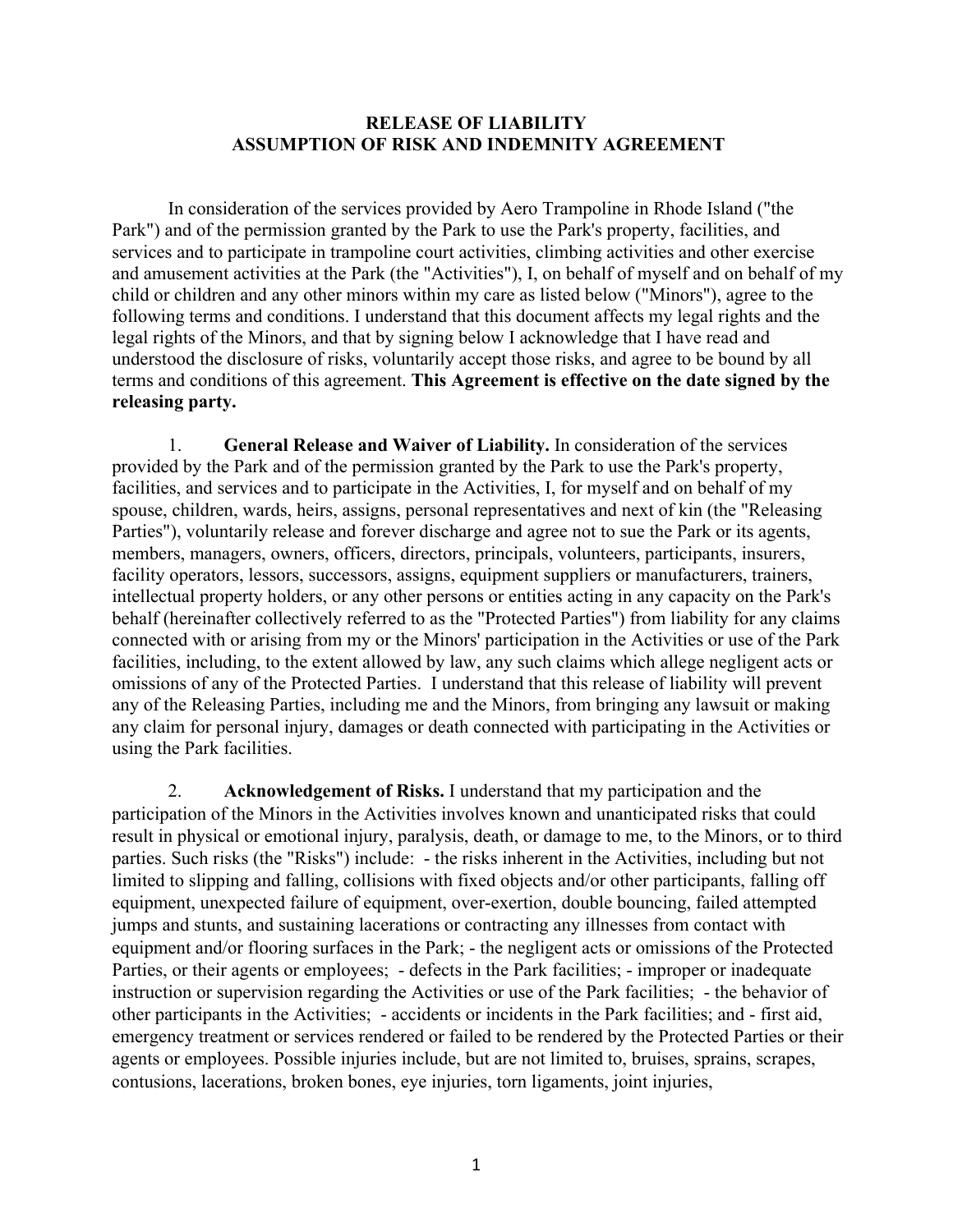weakening of growth plates, stunted growth following fractures, internal injuries, brain injuries and concussions, permanent disabilities, broken back, broken neck, paralysis, heart attack, and death. I understand and acknowledge that the above lists are not complete or exhaustive, and that other known or unanticipated risks may also result in injury, death, illness or damage to me, to the Minors or to our property. I understand and acknowledge that it is the Park's policy that its Participants review the Park's safety video which covers some but not all of the Risks related to the Park upon each visit to the Park, and I agree that both I and the Minors will adhere to the safety video policy.

3. **Assumption of Risks.** After being fully informed of the above risks, I, on my own behalf and, to the fullest extent allowed by law, on behalf of all Releasing Parties and the Minors, expressly agree and promise to accept and assume all known and unanticipated risks associated with participation in the Activities and use of the Park's facilities, including the Risks listed above, and I voluntarily elect to participate and to allow the Minors to participate in the Activities and use the Park's facilities. I agree that there are certain risks inherent in the Activities that cannot be avoided or eliminated, and that by signing this form I am giving up my right and the right of the Minors to recover from the Protected Parties in a lawsuit or other proceeding for any damages, including personal injury or death to me or the Minors, that results from such risks. I understand that I have the right to refuse to sign this form, and the Park has the right to refuse to let me or the Minors participate if I do not sign this form.

4. **Indemnification Agreement.** I hereby agree to hold harmless, indemnify and defend the Protected Parties from and against any and all claims, losses, actions, proceedings, costs, expenses, damages, settlement amounts and liabilities (including claims brought by any of the Releasing Parties or Minors) and any and all costs and expenses in connection therewith, including attorneys' fees and costs of investigation (collectively the "Claims"), arising out of or connected with my or the Minors' participation in the Activities or use of the Park's facilities, regardless of whether the Claims are the result of the negligent acts or omissions of myself, the Minors, the Protected Parties, or third parties, including other participants in the Activities. Such indemnity obligation shall include, but not be limited to, any claim, action or proceeding that alleges that I or the Minors negligently or intentionally caused any injury, death or damage to other participants in the Activities or other third parties at the Park.

5. **Release of Rights to Audio, Video and Photographic Images.** I hereby grant the Park on behalf of myself and the Minors the irrevocable right and permission to photograph and/or record me or the Minors in connection with the Activities and the Park and to use the resulting photographic images, audio or video for all purposes, including advertising and promotional purposes, in any manner and in any media now or hereafter known, in perpetuity throughout the world, without restriction as to alteration, and without any reimbursement of any kind due to me or the Minors. On my behalf and on behalf of the Minors, I waive any right to inspect or approve the use of any such photographic image, audio or video. I agree that the Park will be the exclusive owner of all rights, including but not limited to the copyrights, in and to the photographic images, audio and video and the results and proceeds of my participation hereunder.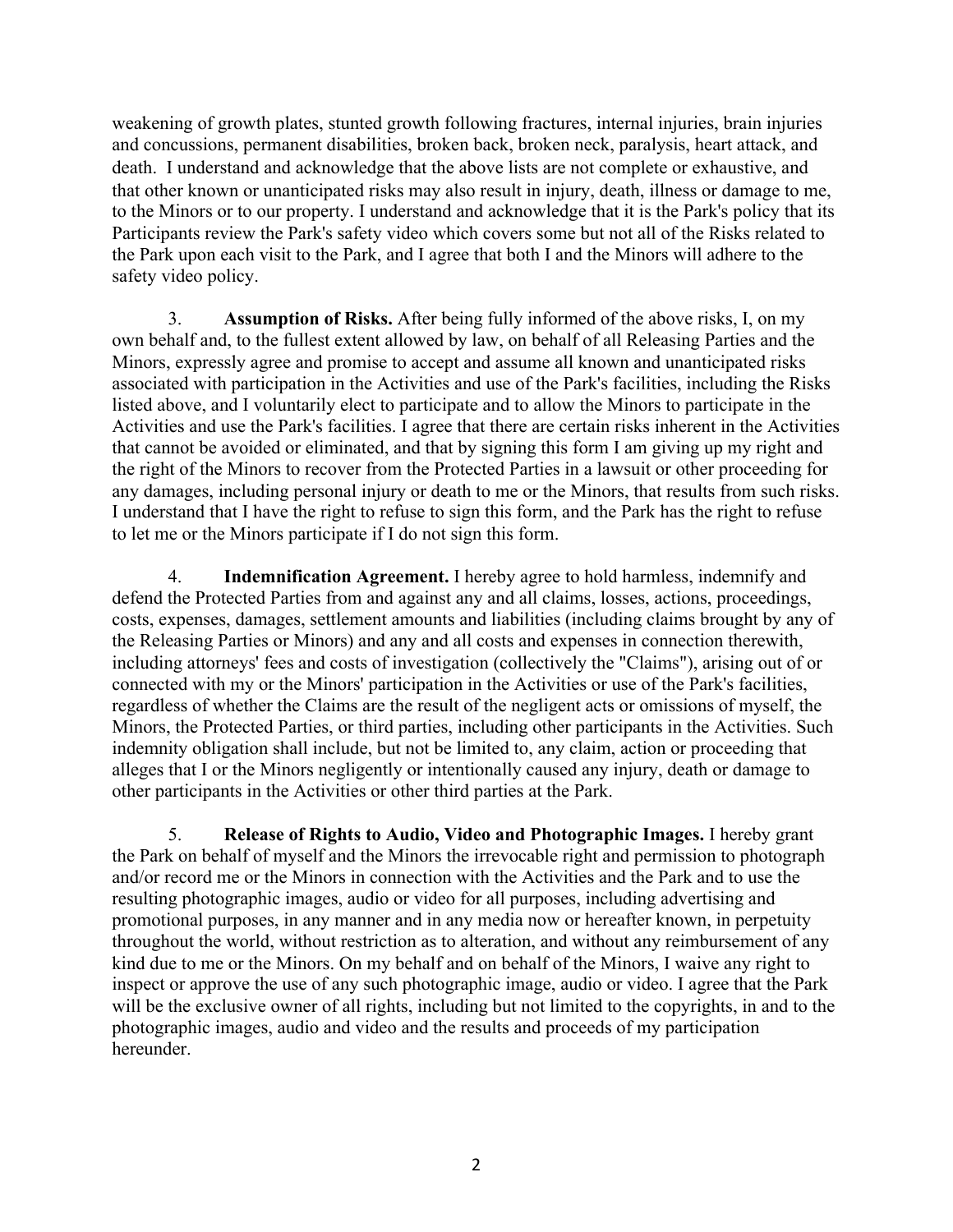6. **Certifications.** In order to assist the Park in effectively providing for the safety of me and the Minors, I certify that: - I have no knowledge of any health problems that would cause participation in the Activities to negatively impact my health or the health of the Minors - I and the Minors possess a sufficient level of physical fitness and skill to safely participate in the Activities, and neither I nor the Minors have any pre-existing physical or medical conditions that might be impacted or worsened by use of the Park, including pregnancy, orthopedic problems, including back problems, heart problems, or breathing problems - I will not use or allow the Minors to use the Park while any of us are under the influence of any drugs, alcohol or medications that may impair our physical activities or judgment - I agree to follow (and cause the Minors to follow) all safety rules of the Park and to alert the Park staff to any rules violations or dangerous behavior of other participants - I understand that my failure or refusal to abide by the safety rules of the Park or by instructions and directions of Park staff can lead to the immediate revocation of my right to use the Park, without any right to refund of any payments made - I will notify Park staff before I or the Minors participate in Activities if any of us have been diagnosed with behavior disorders or are taking any behavior modification medications - I will inform Park staff immediately if I or the Minors feel any unusual discomfort while participating in the Activities and will immediately stop (or cause the Minors to stop) participation in the Activities - I am aware that Park staff may need to end my or the Minors' participation in the Activities if my or the Minors' actions present a danger to myself or others - I authorize the Park staff to administer emergency first aid and CPR to myself and to the Minors when deemed necessary by the Park staff - I authorize the Park staff to secure emergency medical care or transportation if deemed necessary by Park staff, and I agree to assume all costs of emergency medical care of transportation. - I acknowledge that the Park encourages each participant to obtain medical clearance prior to participating in the Activities - I have adequate insurance to cover any injury or damage I and the Minors may cause or suffer while participating in the Activities, or if not, I agree to bear the costs of such injury or damage to myself, the Minors and others.

7. **Term of Agreement.** I understand that this agreement shall continue in effect and will be in full force and legal effect each and every time I or the Minors visit the Park, whether at the current location or any other location or facility. I agree that the Park may require me to sign a new agreement at any time as a requirement for my participation or the participation of the Minors in the Activities.

8. **Attorney's Fees.** I promise to indemnify the Park for any attorneys' fees and costs incurred by the Park to enforce this agreement, including costs associated with any collection efforts. If Park obtains a judgment against me pursuant to this agreement, prejudgment and post-judgment interest shall accrue thereon at the maximum amount allowed by applicable law.

9. **Governing Law; Venue; Dispute Resolution.** This agreement shall be governed by and interpreted in accordance with the laws of the state of Maine without regard to the conflict of law rules of the state of Maine. I agree and acknowledge that any claim or dispute arising from or related to this agreement or the relationship of the parties in any respect thereto